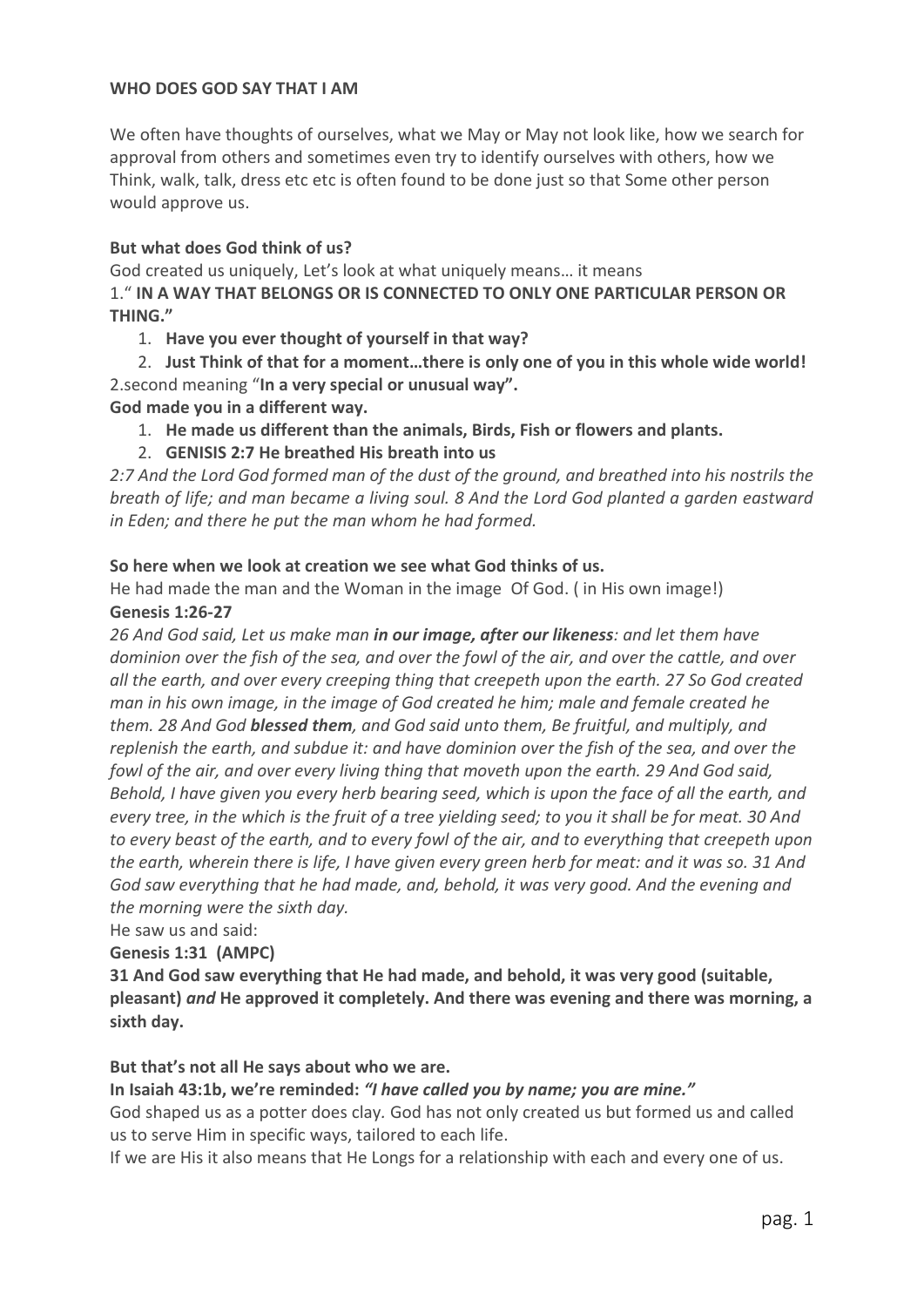**John 10:27-28** *"My sheep listen to my voice; I know them, and they follow me. I give them eternal life, and they shall never perish; no one can snatch them out of my hand."* So This is what we are to God.

# **Who we are in Jesus Christ**

*Ephesians 5:8 "You are no longer darkness, but light in my Son. Walk as children of light Matthew 5:14 "You are the light of the world, a city set on a hill*

*2Peter 1:3 I have called you ( He has called each and every one of us by name)* **Romans 1:7** *You are now a saint, an appointed one, a servant & a witness, a steward, and a soldier*

**<sup>7</sup>** To all those in Rome who are loved by God and called to be **saints:**

# **Grace to you and peace from God our Father and the Lord Jesus Christ.**

**Acts26:16 <sup>16</sup>** But rise and stand upon your feet, for I have appeared to you for this purpose, To appoint you as a **servant** and **witness** to the things in which you have seen me and to those in which I will appear to you,

**1 Peter 4 :10 <sup>10</sup>** As each has received a gift, use it to serve one another, as good stewards of God's varied grace:

**2 Timothy 2:3 <sup>3</sup>** Share in suffering as a good soldier of Christ Jesus.

### **I am a Child of God**

John 1:12

But to all who did receive him, who believed in his name, he gave the right to become children of God,

### **I am set apart**

Hebrews 10:10-12 GOD'S WORD Translation (GW)

**10** We have been set apart as holy because Jesus Christ did what God wanted him to do by sacrificing his body once and for all.

**11** Every day each priest performed his religious duty. He offered the same type of sacrifice again and again. Yet, these sacrifices could never take away sins. **12** However, this chief priest made one sacrifice for sins, and this sacrifice lasts forever. Now he holds the honored position—the one next to God the Father on the heavenly throne.

### **I am a giver**

Hebrews 13:16

And do not neglect doing good and sharing, for with such sacrifices God is pleased **Acts 20:35**

"In everything I showed you that by working hard in this manner you must help the weak and remember the words of the Lord Jesus, that He Himself said, 'It is more blessed to give than to receive.'"

### **Philippians 2:4**

do not merely look out for your own personal interests, but also for the interests of others. **Luke 6:38**

"Give, and it will be given to you. They will pour into your lap a good measure--pressed down, shaken together, and running over. For by your standard of measure it will be measured to you in return."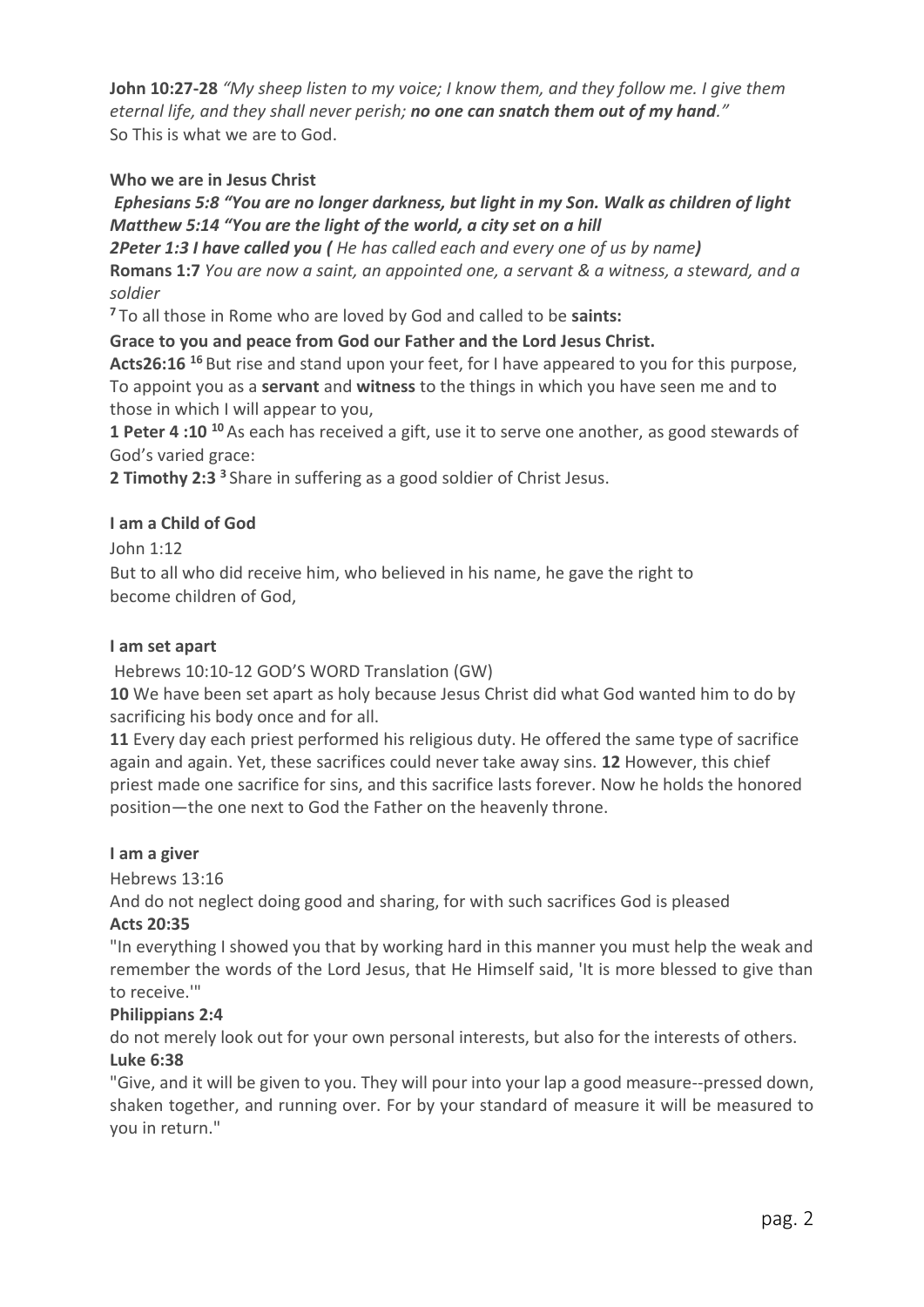### **I am a blesser**

### Galatians 6:10

So then, while we have opportunity, let us do good to all people, and especially to those who are of the household of the faith. Let us not lose heart in doing good, for in due time we will reap if we do not grow weary.( this is being a Blessing to others)

### 2 Corinthians 9:8-11

And God is able to make all grace abound to you, so that having all sufficiency in all things at all times, you may abound in every good work. As it is written, "He has distributed freely, he has given to the poor; his righteousness endures forever." He who supplies seed to the sower and bread for food will supply and multiply your seed for sowing and increase the harvest of your righteousness. You will be enriched in every way to be generous in every way, which through us will produce thanksgiving to God.

### **I am a disciple**

John 13:34-35

"A new commandment I give to you, that you love one another, even as I have loved you, that you also love one another. "By this all men will know that you are My disciples, if you have love for one another."

### **I am of use to the kingdom**

Luke 4:43

We "must preach the good news of the kingdom of God"

Luke 8:1

"proclaiming and bringing the good news of the kingdom of God"

Luke 11:20

"If it is by the finger of God that I cast out demons, then the kingdom of God has come upon you"

( Jesus doesn't only declare the Kingdom he also demonstrates it through His works! Luke 10:1-4

**10.**After this the Lord appointed seventy-two others and sent them two by two ahead of him to every town and place where he was about to go. **2** He told them, "The harvest is plentiful, but the workers are few. Ask the Lord of the harvest, therefore, to send out workers into his harvest field. **3** Go! I am sending you out like lambs among wolves. **4** Do not take a purse or bag or sandals; and do not greet anyone on the road.

### **I am a doer and not just a sayer**

James 1:22-25

22 But be doers of the word, and not hearers only, deceiving yourselves. **23** For if anyone is a hearer of the word and not a doer, he is like a man observing his natural face in a mirror; **24** for he observes himself, goes away, and immediately forgets what kind of man he was. **25** But he who looks into the perfect law of liberty and continues *in it,* and is not a forgetful hearer but a doer of the work, this one will be blessed in what he does.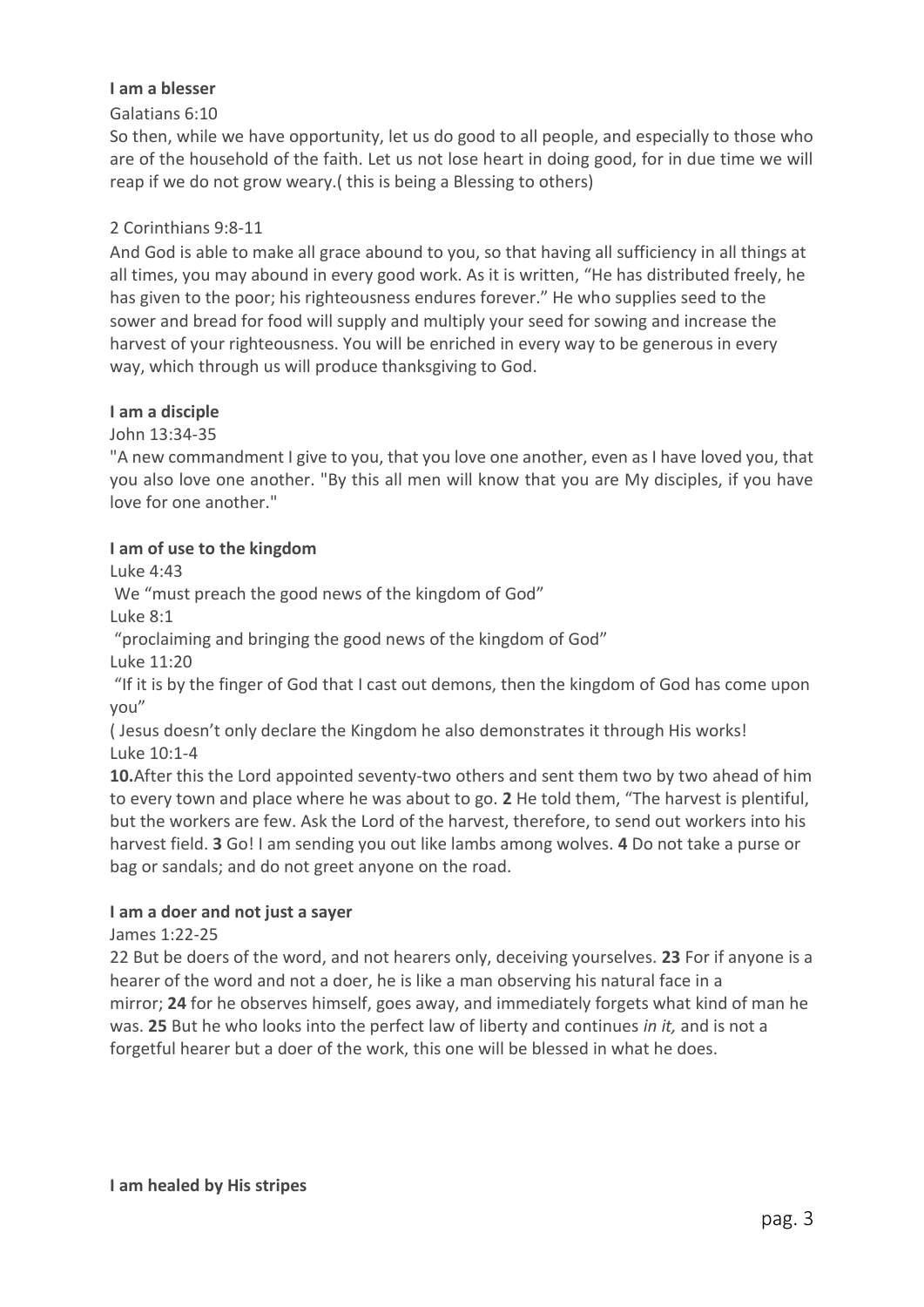# Isaiah 53:5

**5** But He was wounded for our transgressions, He was bruised for our guilt *and* iniquities; the chastisement [needful to obtain] peace *and* well-being for us was upon Him, and with the stripes [that wounded] Him we are healed *and* made whole.

1 Peter 2:24

He himself bore our sins in his body on the tree, that we might die to sin and live to righteousness. By his wounds you have been healed.

# **I am saved by His Grace ( Grace = spiritual Blessing and favour)**

# 1 Timothy 1:14

And the grace (unmerited favour and blessing) of our Lord [actually] flowed out superabundantly *and* beyond measure for me, accompanied by faith and love that are [to be realized] in Christ Jesus.

1 Timothy 1:1-2

**1** Paul, an apostle (special messenger) of Christ Jesus by appointment *and* command of God our Saviour and of Christ Jesus (the Messiah), our Hope,

**2** To Timothy, my true son in the faith: Grace (spiritual blessing and favour), mercy, and [heart] peace [be yours] from God the Father and Christ Jesus our Lord.

( here we see that we May speak God's Grace over each other)

# **I am protected by His hands**

Psalm 23:1-6( a psalm of David)

**1** The Lord is my Shepherd [to feed, guide, and shield me], I shall not lack.

**2** He makes me lie down in [fresh, tender] green pastures; He leads me beside the still *and* restful waters.

**3** He refreshes *and* restores my life (my self); He leads me in the paths of righteousness [uprightness and right standing with Him—not for my earning it, but] for His name's sake. **4** Yes, though I walk through the [deep, sunless] valley of the shadow of death, I will fear *or* dread no evil, for You are with me; Your rod [to protect] and Your staff [to guide], they comfort me.

**5** You prepare a table before me in the presence of my enemies. You anoint my head with oil; my [brimming] cup runs over.

**6** Surely *or* only goodness, mercy, *and* unfailing love shall follow me all the days of my life, and through the length of my days the house of the Lord [and His presence] shall be my dwelling place.

# **I am an heir of God**

Romans 8:16-17

Paul says, "Now if we are children, then we are heirs—heirs of God and co-heirs with Christ, if indeed we share in his sufferings in order that we may also share in his glory."

(According to this verse, we share in the sufferings of Christ now and will share in the glory of Christ later as His "co-heirs" or "joint-heirs.")

we have "an inheritance that can never perish, spoil or fade . . . kept in heaven" Galatians 3:29

And if you *are* Christ's, then you are Abraham's seed, and heirs according to the promise.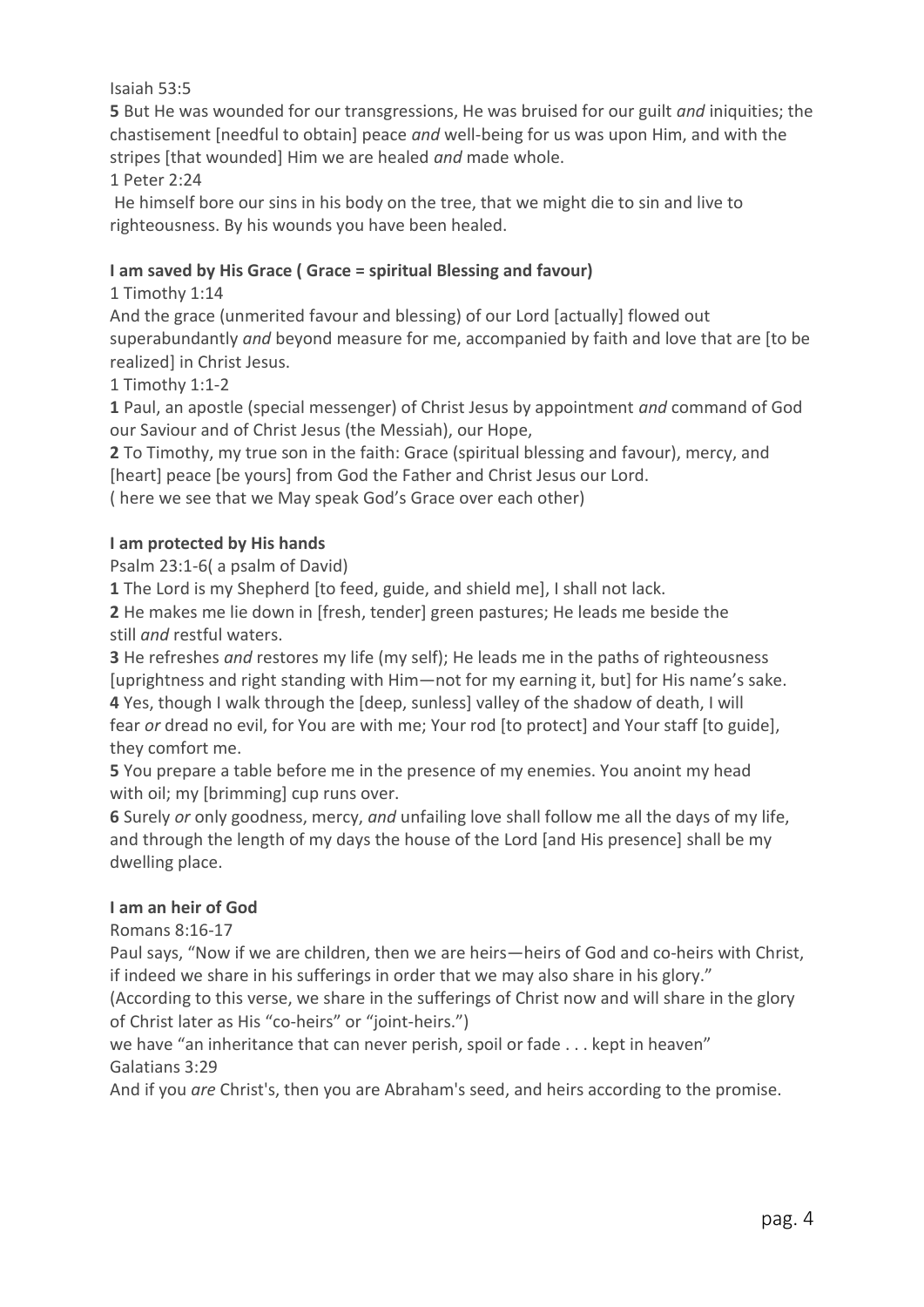# **I am unique**

# 1 John 5:4

For whatever is born of God is victorious over the world; and this is the victory that conquers the world, even our faith.

# **I am empowered**

# Romans4: 20-22

No unbelief *or* distrust made him waver (doubtingly question) concerning the promise of God, but he grew strong *and* was empowered by faith as he gave praise *and* glory to God, **21** Fully satisfied *and* assured that God was able *and* mighty to keep His word *and* to do what He had promised.

**22** That is why his faith was credited to him as righteousness (right standing with God).

# **Or from the WEB version**

**20** No unbelief *or* distrust made him waver (doubtingly question) concerning the promise of God, but he grew strong *and* was empowered by faith as he gave praise *and* glory to God, **21** Fully satisfied *and* assured that God was able *and* mighty to keep His word *and* to do what He had promised.

**22** That is why his faith was credited to him as righteousness (right standing with God).

# **I am part of Gods plan**

*1 Peter 2:9*

*"But you are a chosen generation, a royal priesthood, a holy nation, His own special people, that you may proclaim the praises of Him who called you out of darkness into His marvellous light."*

*Ephesians 1:4-5*

*"Just as He chose us in Him before the foundation of the world, that we should be holy and without blame before Him in love, having predestined us to adoption as sons by Jesus Christ to Himself, according to the good pleasure of His will …"*

*Ephesians 2:10*

*"For we are His workmanship, created in Christ Jesus for good works, which God prepared beforehand that we should walk in them."*

*1 Timothy 2:3-4*

*"For this is good and acceptable in the sight of God our Savior, who desires all men to be saved and to come to the knowledge of the truth."*

*2 Peter 1:3-4*

*"… as His divine power has given to us all things that pertain to life and godliness, through the knowledge of Him who called us by glory and virtue, by which have been given to us exceedingly great and precious promises, that through these you may be partakers of the Devine nature, having escaped the corruption that is in the world through lust."*

*(God's nature, or divine nature, is perfectly pure and it cannot be tempted by evil. We are promised that we can be partakers of the divine nature by fleeing the corruption in the world that comes through our lusts. As we gradually overcome our sinful human nature it is replaced by divine nature – God shares His own nature with...*us. As our natural reactions to the situations we meet in life are overcome, the works of the flesh, such as envy, pride, malice, and greed, are replaced by the fruit of the Spirit. In other words, reacting with love, humility, goodness, joy, etc. becomes our very nature. This is what it means that we can partake of divine nature. This is the process of sanctification. ( 2 Peter 1:2-4; 2 Corinthians 2:18: 1; John 3:2-3; James 1:13;Galatians 5)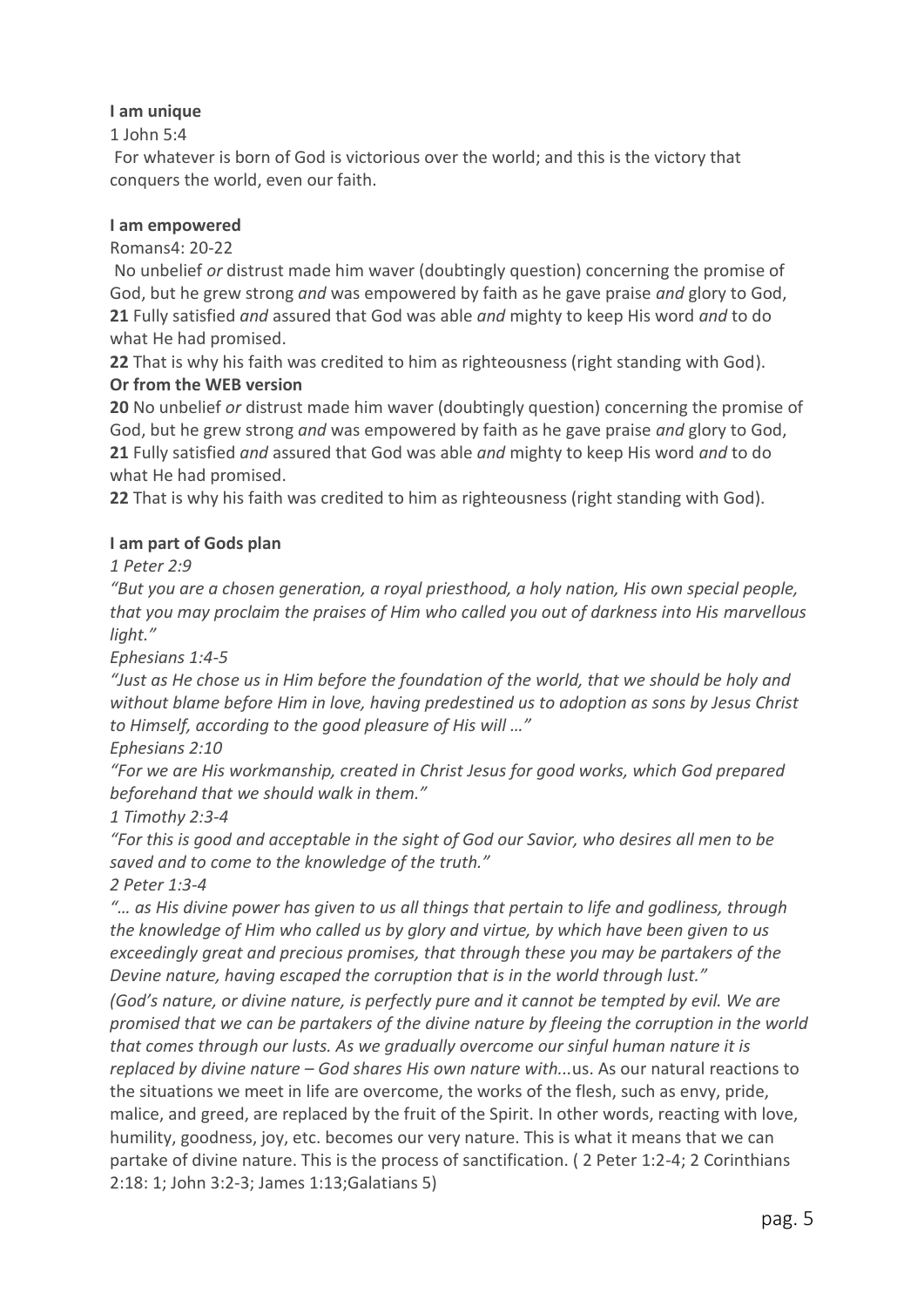# *PROCLAMATIONS*

#### **I am not forsaken**

Psalm 94:14

*"For the Lord will not cast off His people, nor will He forsake His inheritance."*

*Exodus 19:5*

*Now then, if you will indeed obey My voice and*

*keep My covenant, then you shall be a special treasure to Me above all people; for all the earth is Mine."*

*Joshua 1:19*

*"Be strong and of good courage; do not be afraid, nor be dismayed, for the Lord your God is with you wherever you go."*

*Deuteronomy 31:8*

*"And the Lord, He is the One who goes before you. He will be with you, He will not leave you nor forsake you; do not fear nor be dismayed."*

*Romans 8:38-39*

*"For I am persuaded that neither death nor life, nor angels nor principalities nor powers, nor things present nor things to come, nor height nor depth, nor any other created thing, shall be able to separate us from the love of God which is in Christ Jesus our Lord."*

### **I am more than a conqueror**

Romans 8:31-39 ( only read 37-39 now)

**37** Yet amid all these things we are more than conquerors *and* gain a surpassing victory through Him Who loved us.

**38** For I am persuaded beyond doubt (am sure) that neither death nor life, nor angels nor principalities, nor things impending *and* threatening nor things to come, nor powers, **39** Nor height nor depth, nor anything else in all creation will be able to separate us from the love of God which is in Christ Jesus our Lord.

### **I am inseparable from the Love of Jesus**

Romans 8:39

**39** Nor height nor depth, nor anything else in all creation will be able to separate us from the love of God which is in Christ Jesus our Lord.

### **I am going to spend eternity with God.**

John 3:16

*"For God so loved that world that He gave his only begotten Son, that whoever believes in Him should not perish but have everlasting life."*

*Romans 6:22*

*"But now having been set free from sin , and having become slaves of God, you have your fruit to holiness, and the end, everlasting life."*

*(Sin is anything that goes against God's will and His laws. To commit sin is to transgress or disobey these laws. The lust to sin dwells in human nature. In other words, it is contaminated and motivated by the sinful tendencies that dwell in all people as a result of the fall into sin and disobedience in the garden of Eden.)*